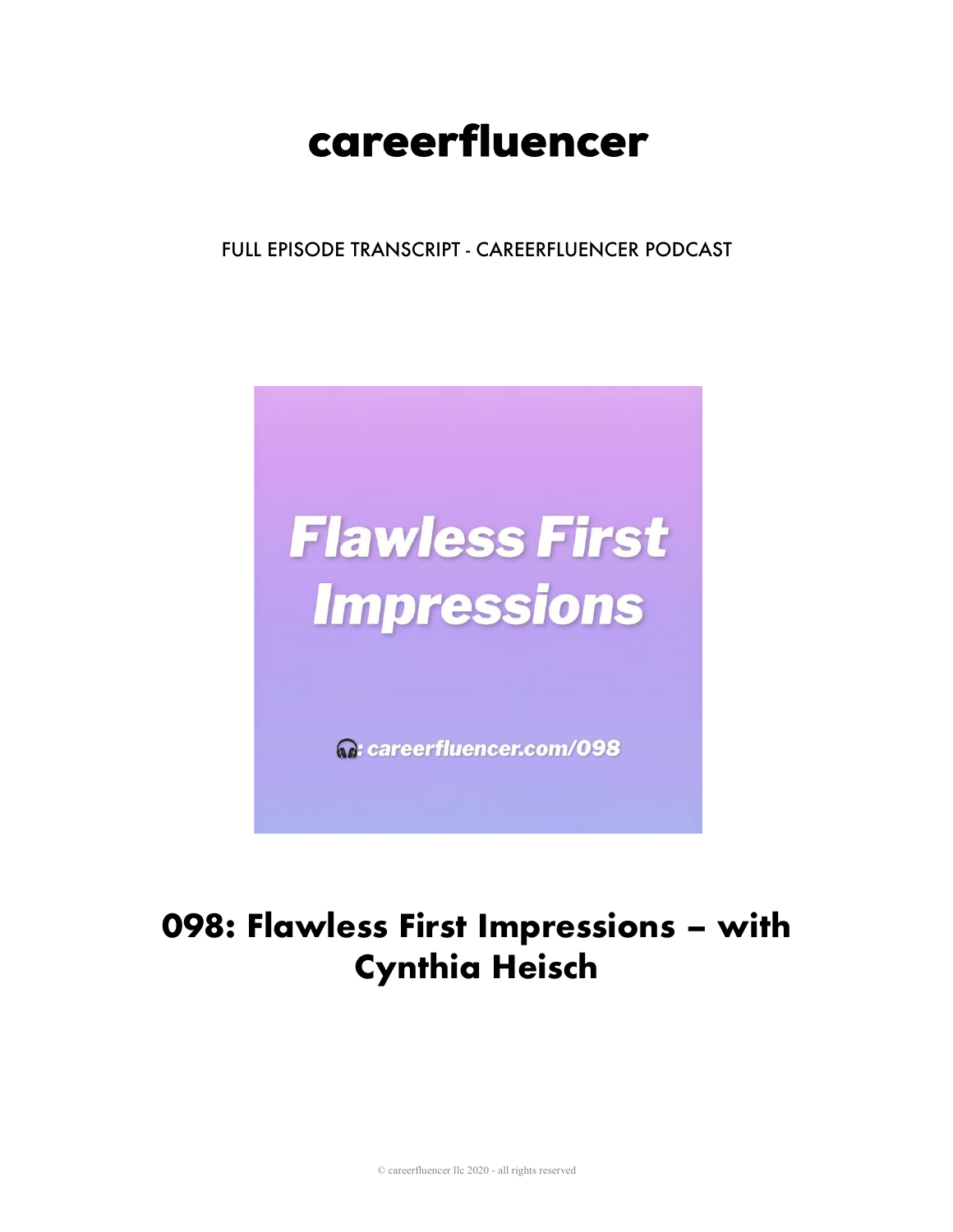## FULL EPISODE TRANSCRIPT - CAREERFLUENCER PODCAST **098: Flawless First Impressions – with Cynthia Heisch**

Welcome to the Careerfluencer podcast, where each week we share the strategies, tools, mindset and everything you need to build the career of your dreams. So without further ado, here we go.

They say you never get a second chance to make a first impression. And oh, is that not the truth, y'all?

Welcome back to the Careerfluencer podcast. It is a bright, sunny, clear day here in Miami. Still very warm around here. I know that we're in the winter season, a lot of places. And speaking of I wanted to give a shout out a shout out to a podcast review that we got from Canada. Apple podcast is very interesting the way that they show reviews if it's from a different country, I have to go these kind of back ways to find them. And long story short, I saw this one landed in the Careerfluencer Review box.

And I wanted to say thank you to Roman M who said "this work is in valuable, Cynthia keeps bringing awesome guests to the show, the breadth of voices on the podcast makes it so easy to gain a clear vision of what you need to do next with your career."

Thank you so much for that review to Roman from Canada. I so appreciate it. And on behalf of the Careerfluencer community, we appreciate it. That's what we're here for. And it's great to know that we are just reaching all over the world. How cool is that?

So yeah, today we are going to talk about Flawless First Impressions, and what that means with you and your career. This certainly is important when it comes to your career in today's digital age.

But as Careerfluencer's in the making here. We become masters at this which makes it even more fun to dig into, it's being able to fine tune your first impression and leverage influence, okay, to speak on your behalf. Loud and clear, to complete strangers, right even before there's a connection made or an invitation to an interview extended or an offer that might land in your inbox.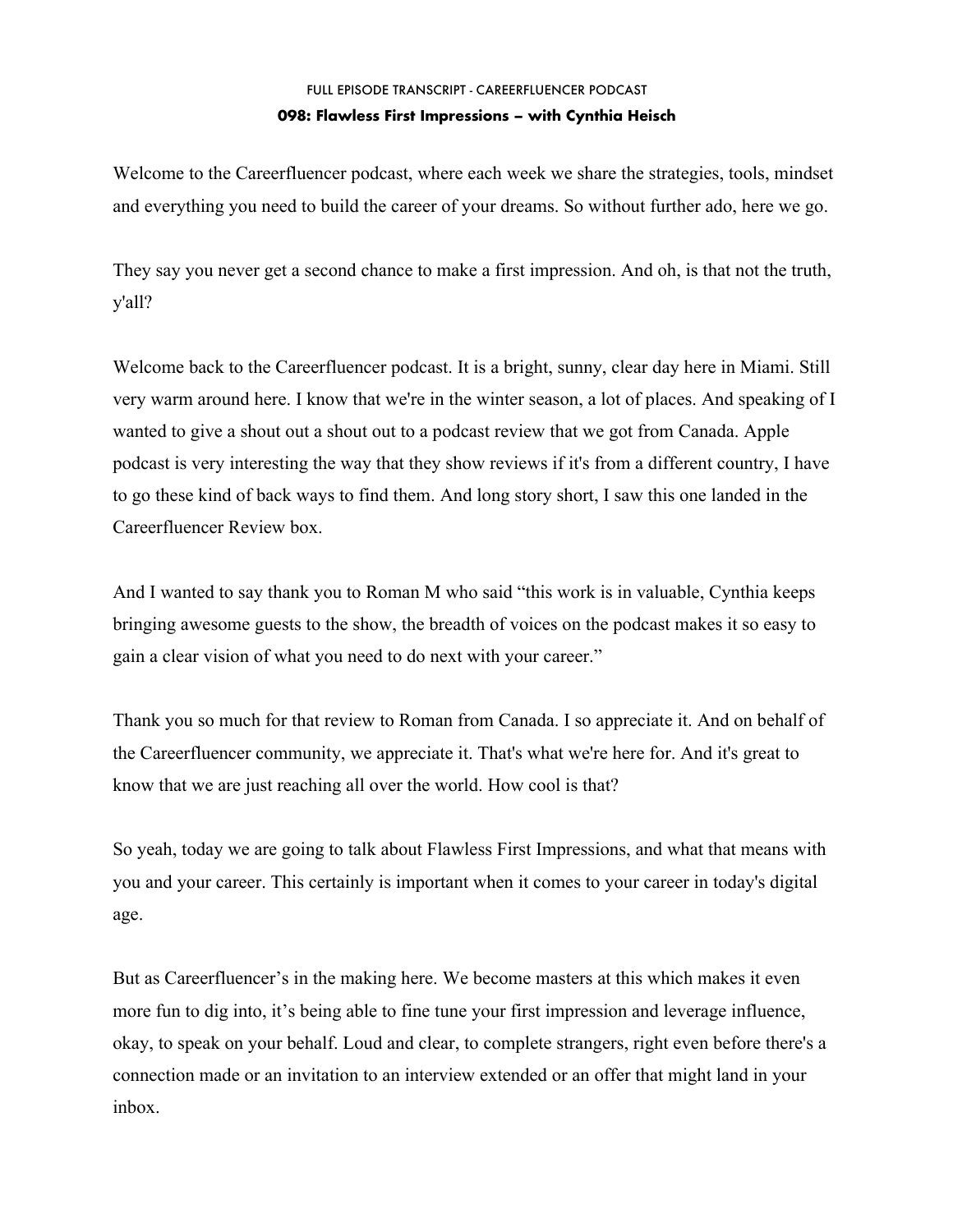### FULL EPISODE TRANSCRIPT - CAREERFLUENCER PODCAST **098: Flawless First Impressions – with Cynthia Heisch**

So this is a great topic that I'm pumped to speak to all about today. I hope you're ready. And when I really felt this myself and what it means to have a strong first impression, right?

Why should we care in the first place is really from how often throughout my career I've received unexpected offers on the table or messages in my inbox for job opportunities that I wasn't even on the hunt for so much goodness that can come your way that you attract literally from having a strong first impression in all aspects in terms of your career in terms of what you do, how you present yourself.

And that is why I cannot speak to this enough that all of that really I believe has come from that strong clarity and that strong first impression that I've learned to leverage and harness and be so influencers Okay, we understand the concept of an influencer and influencers get you know, likes they get collaborations, they get messages and comments sent their way out as a result of their radiation, the energy that they put out through their various platforms, their profiles online or in person, who they are, who they're becoming, then Careerfluencer is this is where it gets juicy Careerfluencer is in that same sense, get offers and opportunities and career development outlets, right that could essentially change your entire life.

That's the fun of it. So to set the tone, before this episode I actually doing background research a bit, I looked up the definition on Google of what a first impression was. And part of the definition was that "impression accuracy varies depending on the observer and the target being observed." Okay, so it is that impression from that person's perspective.

And in this case, what I want to have much of the focus on is that it's about you and you the impression that you have on yourself, okay, focusing on are you being who you are to the fullest degree because it's not about working backwards or trying to reach someone else's mind and hopes of looking impressive or trying to be someone you're not or anything outside of that relationship between you and you, lining up with you, understanding why that matters to you, no matter what your current career status or employment status is, or if you're on the hunt or not,